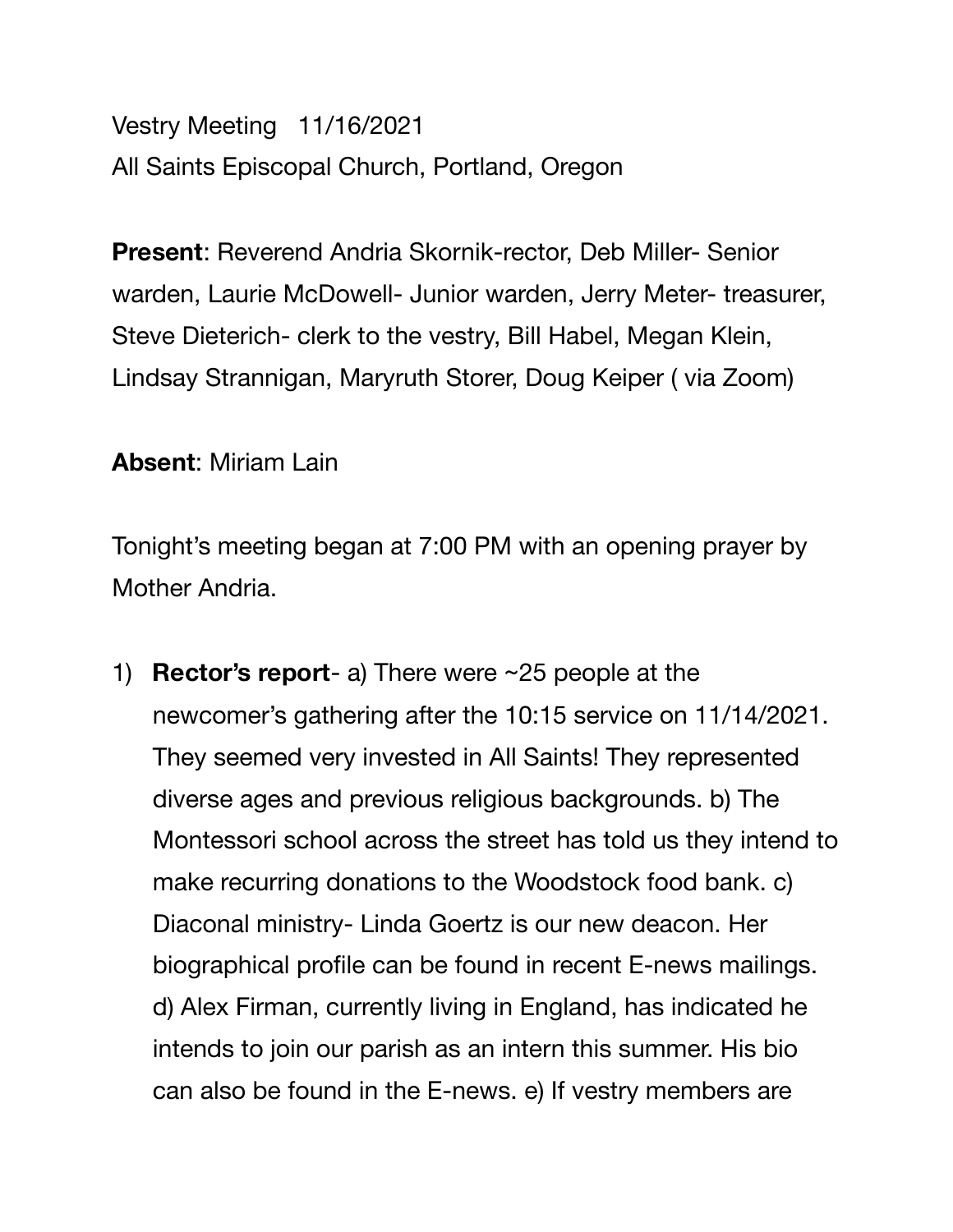aware of fellow parishioners who are expressing feelings of discontent or dissatisfaction with current parish activities and plans, please refer them to Andria or pass this information along to her yourself AND f) Perhaps vestry members names and phone numbers could be added to the E-news and Sunday bulletin, providing additional contact possibilities for parishioners with such issues. g) The next all parish Master Plan discussion will occur after the 10:15 service on 12/5. The focus of this meeting will be how to prioritize the numerous parts of the Master Plan so that we may direct our initial steps toward the items parishioners feel are most important. h) As of 12/5, the 9:00 outdoor family service will be merged with the indoor 10:15 service. Godly Play will take place and an effort will be made to keep the children integrated with numerous aspects of the service on a regular basis.

2) **Senior Warden's report**- a) Deb reminds us that her term ends as of the annual meeting in January 2022. b) The photo directory is coming along. The final opportunity to have a photo taken here will occur after the services on 11/21/2021. Parishioners can submit their own photo to Cris, our administrative assistant. We hope to be able to present the directory to parishioners by Christmas. c) The Master Plan and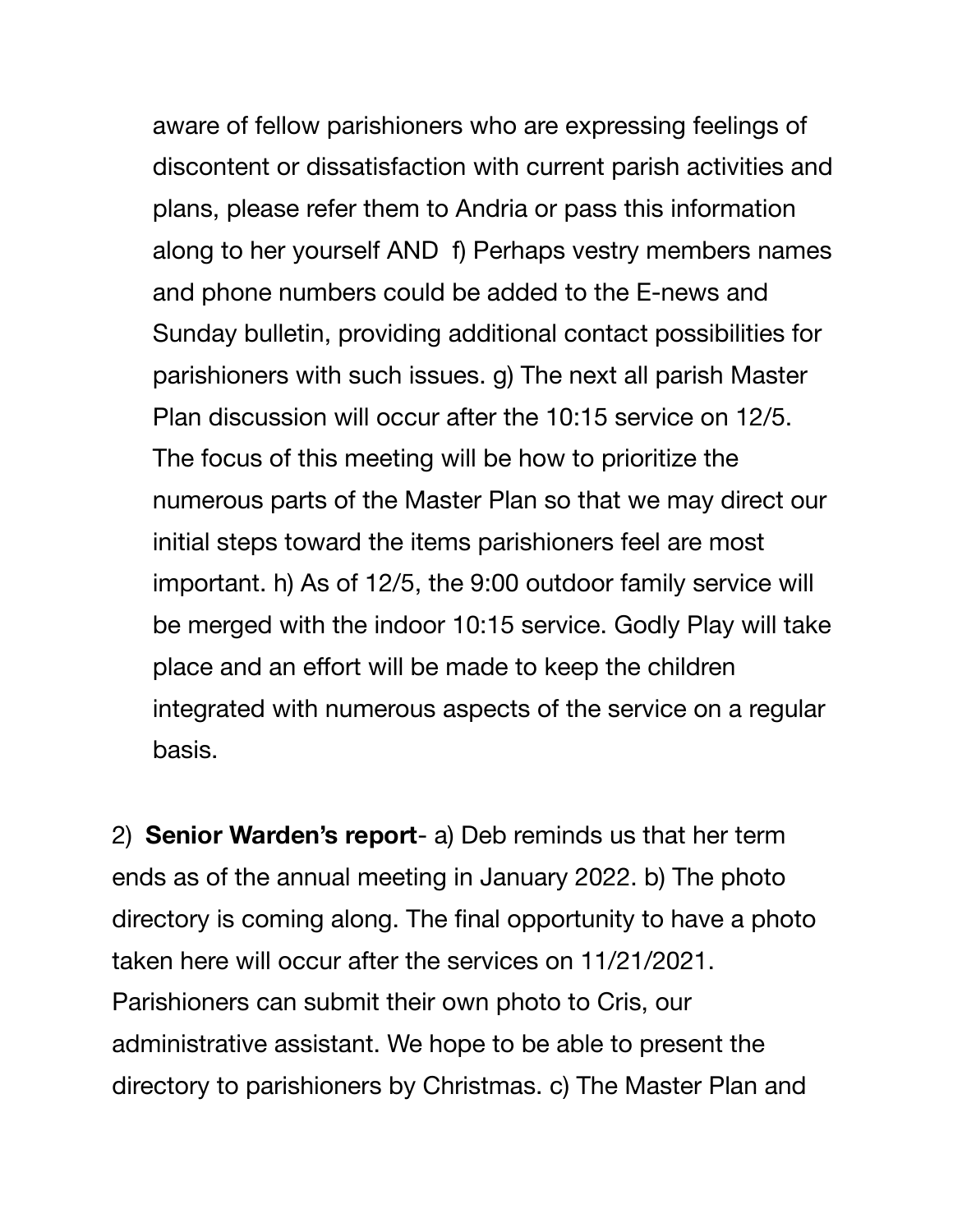related information will be added to our web site, accessible to all parishioners and members of our community. Hopefully , this will stimulate interest in and support of this project. d) A review and update of our Bylaws is in progress. A draft of proposed changes will be sent to vestry members prior to our December meeting and should be presented to the parish at least 2 weeks prior to the Annual Meeting in January 2022.

3) **Junior warden's report**- Laurie provided the attached list of projects completed, in progress and contemplated. Various items were discussed. Another clean up day will likely be needed, weather permitting.

4) **Treasurer's report**- a) Financial reports were sent to all vestry members prior to this meeting. Jerry answered questions regarding the reports. Due to the loss of some high-pledging parishioners, we will finish 2021 with less pledge income than projected in the 2021 budget. He feels we will be able to cover this deficit from available funds/sources. b) The stewardship campaign is coming to a close. Thus far we have 68 pledging units, 11 of which are new. Total pledged thus far is \$167,000.00. In 2021 we had 87 pledging units. Individuals who have pledged in previous years but haven't made a pledge to date for 2022 will be contacted by the stewardship committee.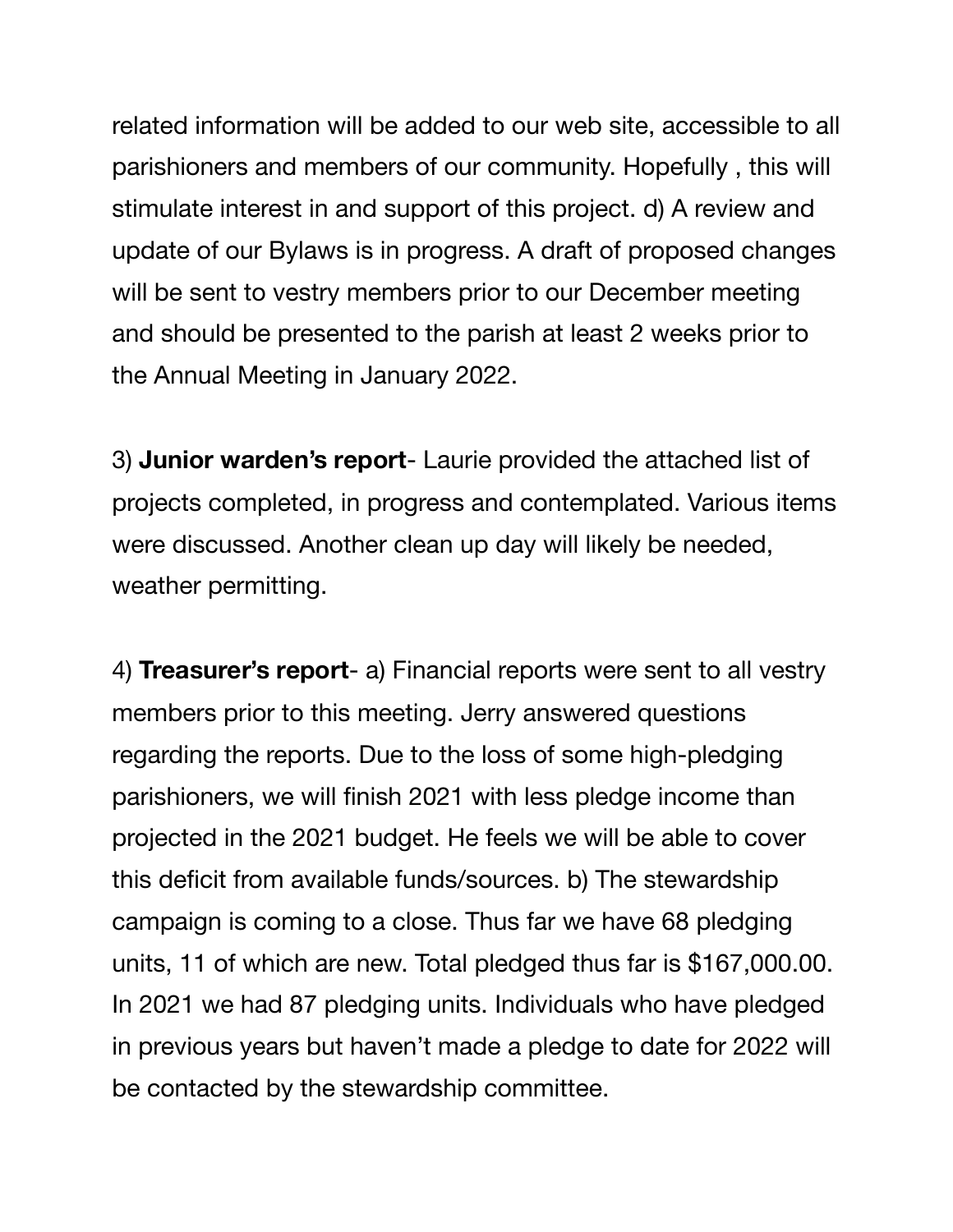5) **New business**- Our archives need some updating. Chuck Martin has indicated an interest in pursuing this project. Others have expressed an interest in helping him. Deb and Maryruth are going to investigate the legal requirements for document retention.

6) **Annual meeting** is scheduled for 1/23/2022 after the 10:15 service. If COVID precautions permit, the meeting will take place in person in the parish hall with a Zoom option for those who would prefer.

7) **The minutes of the 10/19/2021 vestry meeting** were approved as presented.

8) **Next meeting**- Tuesday 12/14/21 (a week earlier than usual) *Current plans are to meet in person at the church.* 

9) Following a closing prayer by Mother Andria, the meeting was adjourned at 8:05 PM.

## **SAVE THESE DATES**

Advent begins 11/28. These activities are currently in planning: Advent wreath making, Holgate House giving tree,